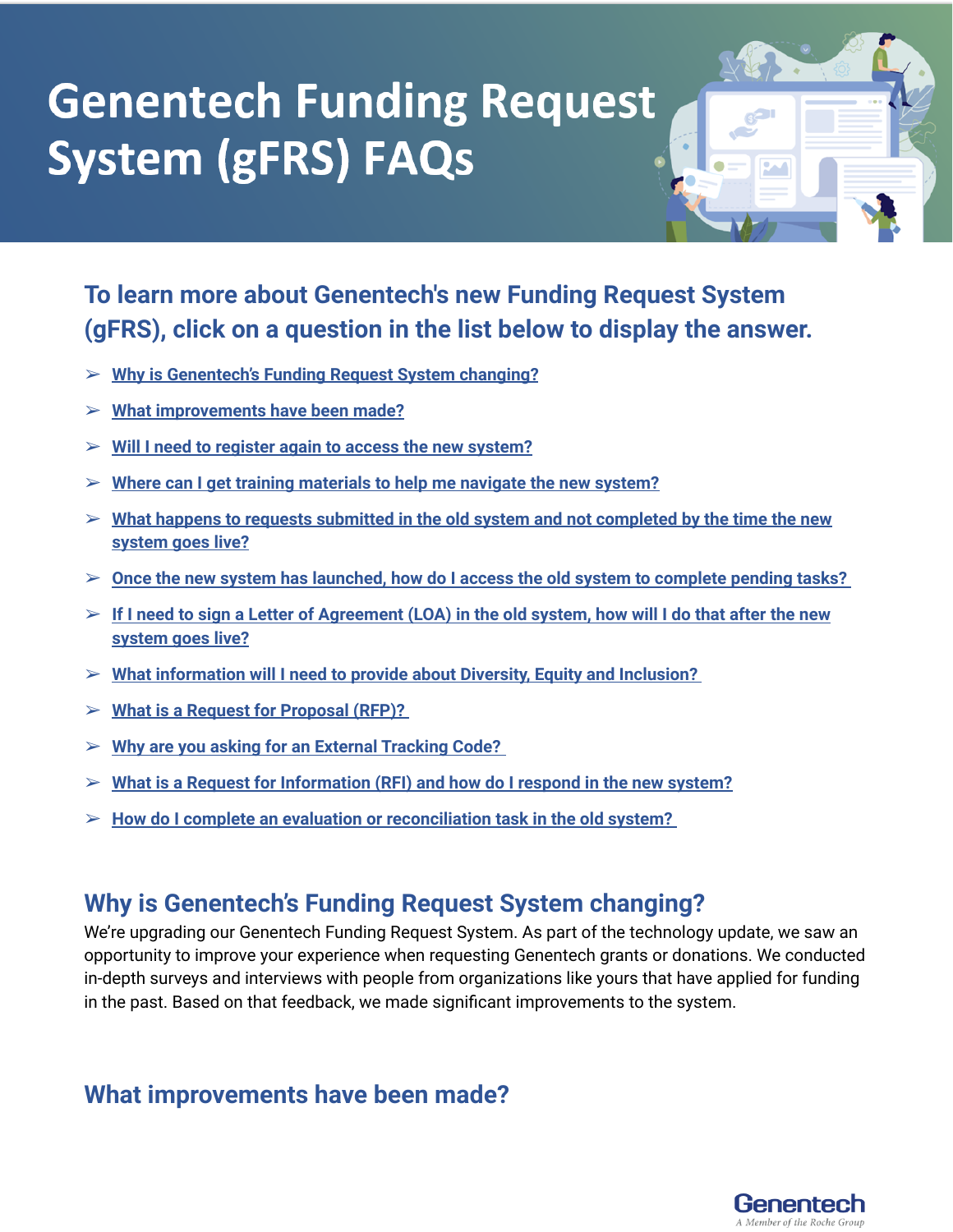

The improvements you'll see include:

- New questions that help convey your organization's commitment to Diversity, Equity and Inclusion.
- Up-to-date technology to simplify the process of signing documents, submitting W-9s, and validating bank information.

#### <span id="page-1-0"></span>**Will I need to register again to access the new system?**

No. Your registered email address will be transferred to the new system. The first time you sign in after the new system goes live, you will see a new login page and a prompt to change your password. The next time you log in, you'll simply enter your username and the new password you created.

## <span id="page-1-1"></span>**Where can I get training materials to help me navigate the new system?**

- Resources are available on [gene.com/funding](http://gene.com/funding).
- You'll get system guidance in the form of information icons and help text as you're moving through the application.
- If the self-help resources don't have the information you're looking for, you can contact us by completing this [simple](https://www.gene.com/good/giving/corporate-giving/contact-us) form.

#### <span id="page-1-2"></span>**What happens to requests submitted in the old system and not completed by the time the new system goes live?**

- If you have an application pending in the old Funding Request System, it will continue through the current review process. No additional action is required on your part.
- You'll be able to use the old system to view historic requests and respond to any pending tasks.

#### <span id="page-1-3"></span>**Once the new system has launched, how do I access the old system to complete pending tasks?**

Your homepage in the new system will have a "Legacy System" button you can click to access the old system.

#### <span id="page-1-4"></span>**If I need to sign a Letter of Agreement (LOA) in the old system, how will I do that after the new system goes live?**

● Once the new system launches, you will be able to access the old system from your homepage via the "Legacy System" button.

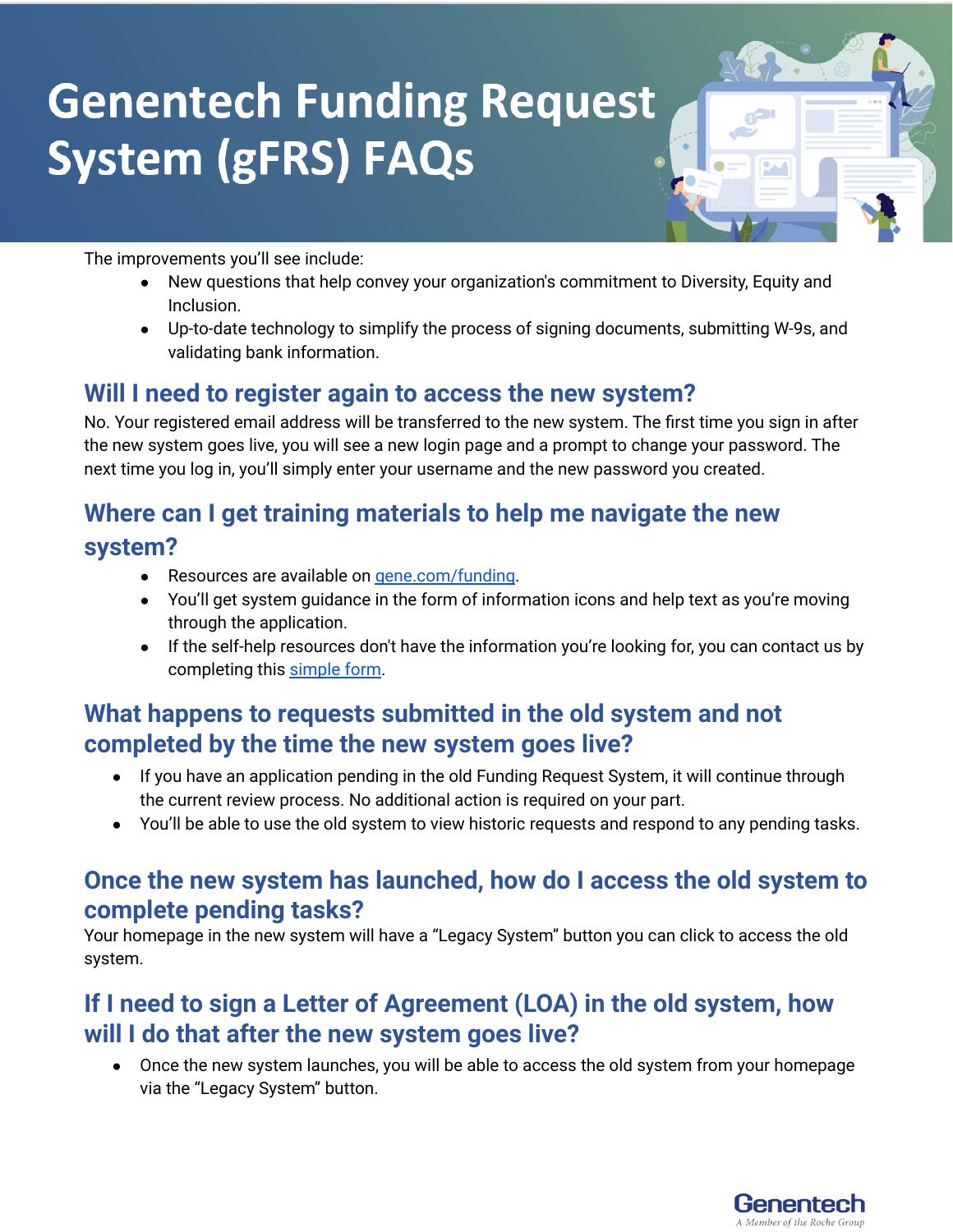- Step-by-step instructions will be provided in the email communication you receive if your request is approved.
- The new system will have a much easier process for signing LOAs, as it will be done via DocuSign. No registration, security questions or PIN will be required.

### <span id="page-2-0"></span>**What information will I need to provide about Diversity, Equity and Inclusion?**

The new DEI questions that have been added in most applications are listed below. The questions may vary depending on the type of funding you are seeking.

- 1. Does your organization have Diversity, Equity & Inclusion goals?
- 2. Does your organization have a diverse staffing plan or program?
- 3. Does your organization currently collect demographic data from your leadership and/or staff?
- 4. Is your organization led or co-led by a person of color?
- 5. How many people serve as active board members for your organization?
- 6. What percentage of your active board members identify as women/LGBTQ+/veterans/people with disabilities?
- 7. What percentage of your active board members identify as
	- Native American, First Nation, Alaska Native, or Indigenous people
	- Asian or Asian American
	- Black or African American
	- Hispanic, Latino/a/x
	- Native Hawaiian or Pacific Islander
	- Middle Eastern or North African
	- Biracial, multiracial, mixed race or multiethnic
	- White/Race (non-Hispanic)
	- A Race/Ethnicity Not Listed
- 8. How many people are on your leadership team?
- 9. What percentage of your leadership team identify as women/LGBTQ+/veterans/people with disabilities?
- 10. What percentage of your leadership team identify as
	- Native American, First Nation, Alaska Native, or Indigenous people
	- Asian or Asian American
	- Black or African American
	- Hispanic, Latino/a/x
	- Native Hawaiian or Pacific Islander

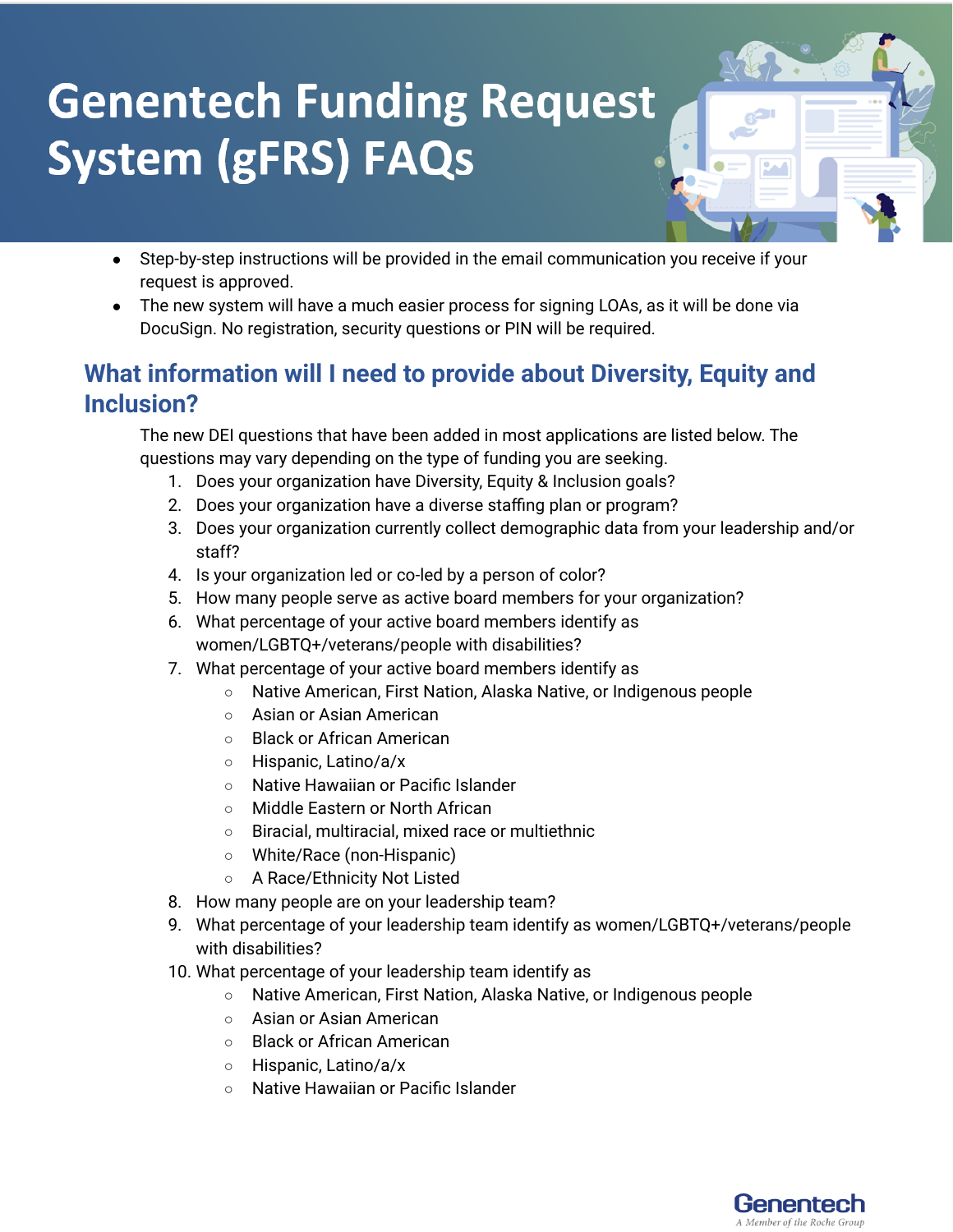

- Middle Eastern or North African
- Biracial, multiracial, mixed race or multiethnic
- White/Race (non-Hispanic)
- Race/ethnicity not listed
- 11. What percentage of your staff (not inclusive of leadership) identify as women/LGBTQ+/veterans/people with disabilities?
- 12. What percentage of your staff (not inclusive of leadership) identify as
	- Native American, First Nation, Alaska Native, or Indigenous people
	- Asian or Asian American
	- Black or African American
	- Hispanic, Latino/a/x
	- Native Hawaiian or Pacific Islander
	- Middle Eastern or North African
	- Biracial, multiracial, mixed race or multiethnic
	- White/Race (non-Hispanic)
	- A Race/Ethnicity Not Listed

#### <span id="page-3-0"></span>**What is a Request for Proposal (RFP)?**

We actively solicit grant proposals to meet specific objectives. RFPs may also be referred to as an open call for proposal, request for funding, call for grant notification (CGN), or a Letter of Intent (LOI). If we are interested in your proposal, we will invite you to move forward in the application process.

### <span id="page-3-1"></span>**Why are you asking for an External Tracking Code?**

We have implemented a minimized application for some unsolicited requests. This is also known as a pre-application. If you have not been provided with an External Tracking Code this new process will allow you to fill out a modified, shorter application while providing us with enough information to determine if your program aligns with our current giving strategies and objectives. If your program is aligned, you will be invited to move forward in the application process.

#### <span id="page-3-2"></span>**What is a Request for Information (RFI) and how do I respond in the new system?**

- A Request for Information (RFI) will be sent if additional information is needed for us to continue our review process.
- The individual who submitted the request will be contacted via email and will have 10 business days to provide the needed information.